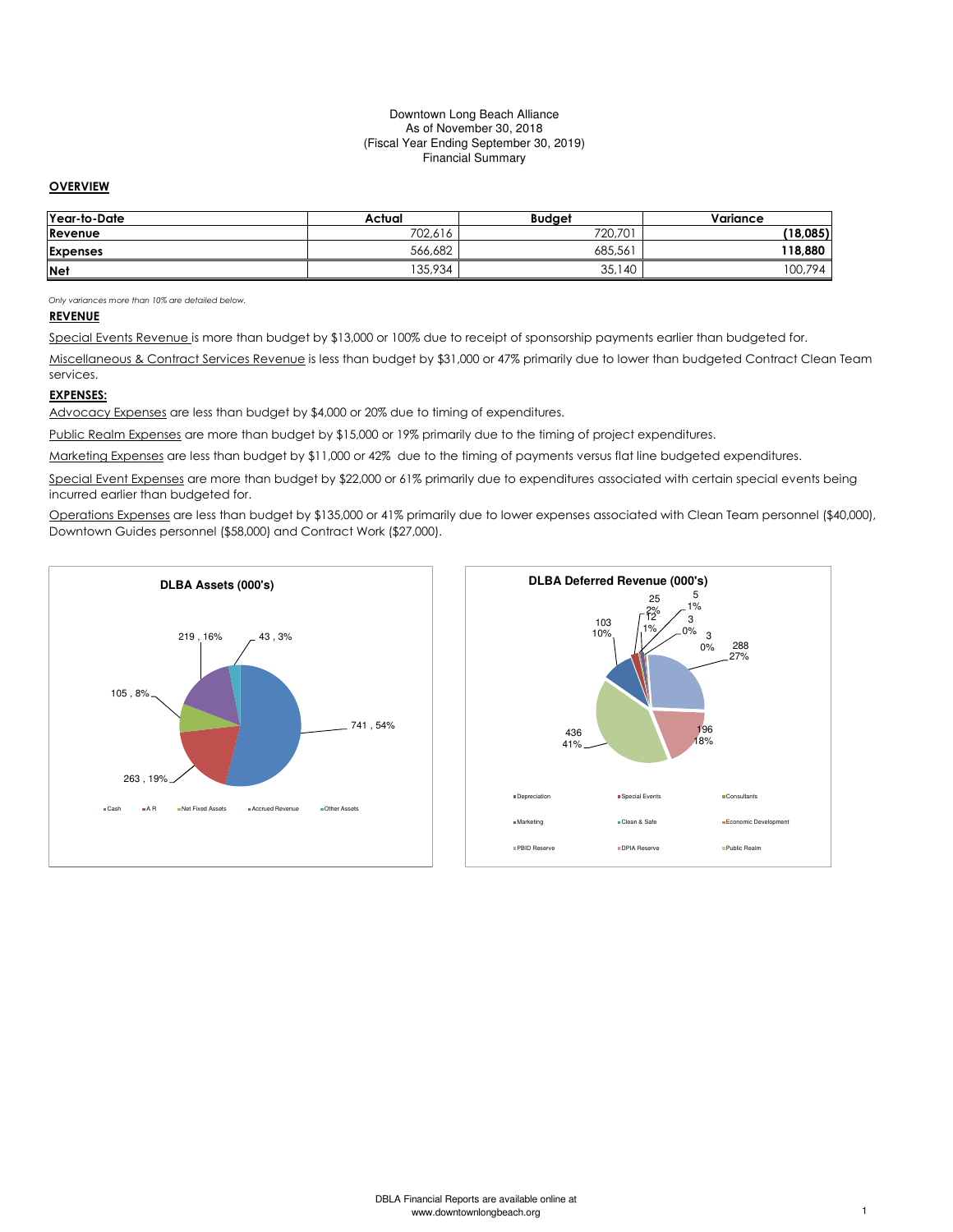# **Downtown Long Beach Alliance Balance Sheet 11/30/2018**

| <b>Assets</b>                                                                                                                                    |                                                      |
|--------------------------------------------------------------------------------------------------------------------------------------------------|------------------------------------------------------|
| <b>Current Assets</b><br>Cash<br><b>Accounts Receivable</b><br><b>Accrued Revenues</b><br><b>Prepaid Expenses</b><br><b>Total Current Assets</b> | 741,069<br>263,262<br>219,211<br>26,897<br>1,250,439 |
| <b>Fixed Assets</b><br>Furniture & Equipment<br><b>Accumulated Depreciation</b><br><b>Total Fixed Assets</b>                                     | 404,173<br>(299, 109)<br>105,063                     |
| <b>Other Assets</b><br>Deposits<br>Software License<br><b>Accumulated Amortization</b><br><b>Total Other Assets</b><br><b>Total Assets</b>       | 16,434<br>13,270<br>(13, 217)<br>16,487<br>1,371,990 |
| <b>Liabilities &amp; Fund Balances</b>                                                                                                           |                                                      |
| <b>Current Liabilities</b>                                                                                                                       |                                                      |
| <b>Accounts Payable</b><br>Accrued Wages & Other Expenses<br><b>Unearned Revenue</b><br>Deferred Revenue<br><b>Total Current Liabilities</b>     | 128,760<br>38,631<br>1,068,664<br>1,236,055          |
| <b>Long Term Liabilities</b>                                                                                                                     |                                                      |
| Capital Lease Payable<br><b>Total Long Term Liabilities</b>                                                                                      | $\overline{\phantom{a}}$                             |
| Net Income (Loss)                                                                                                                                | 135,933                                              |

**Total Liabilities & Fund Balances** 1,371,990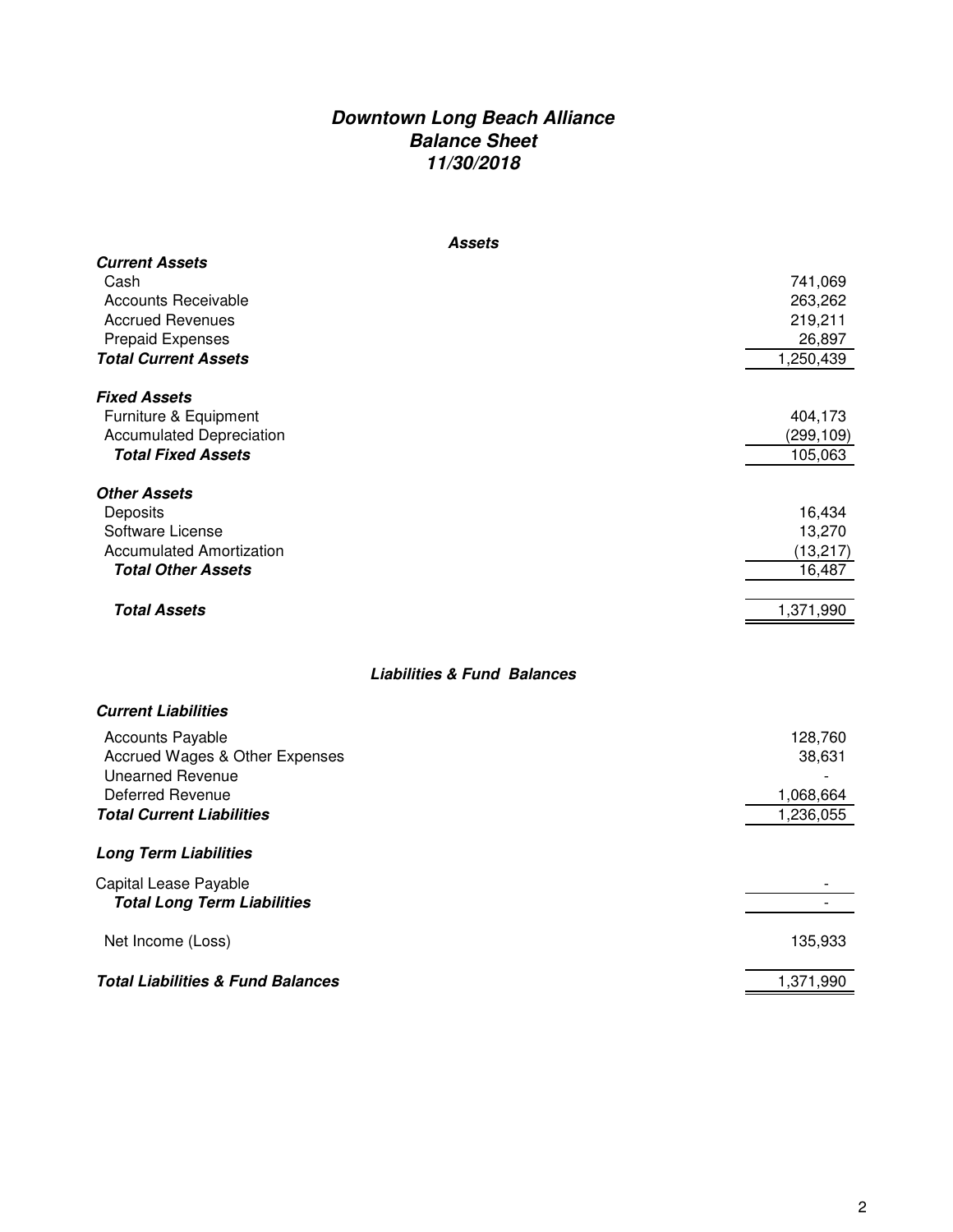## DOWNTOWN LONG BEACH ALLIANCE FINANCIAL STATEMENT - In thousands11/30/2018

|                             |                |                |                          | YEAR TO DATE ACTUALS       |                             |              |                |                      |                          | YEAR TO DATE BUDGET        |                             |              | <b>VARIANCE</b>         |
|-----------------------------|----------------|----------------|--------------------------|----------------------------|-----------------------------|--------------|----------------|----------------------|--------------------------|----------------------------|-----------------------------|--------------|-------------------------|
| Revenues                    | PBID           | <b>DPIA</b>    | Parking<br><b>Meters</b> | Sponsor/<br><b>Tickets</b> | Contract<br><b>Services</b> | <b>TOTAL</b> | PBID           | <b>DPIA</b>          | Parking<br><b>Meters</b> | Sponsor/<br><b>Tickets</b> | Contract<br><b>Services</b> | <b>TOTAL</b> | TO YTD<br><b>BUDGET</b> |
| PBID (net of delinquency)   | $\mathbf{r}$   |                |                          |                            |                             | $\sim$       | $\blacksquare$ |                      |                          |                            |                             | $\sim$       | $\sim$                  |
| <b>DPIA</b>                 | $\overline{2}$ | 105            |                          |                            |                             | 107          | $\overline{2}$ | 105                  |                          |                            |                             | 108          | (1)                     |
| Parking Meter Revenue       |                |                | 96                       |                            |                             | 96           |                |                      | 96                       |                            |                             | 96           | $\blacksquare$          |
| <b>Special Events</b>       | $\blacksquare$ |                |                          | 14                         |                             | 14           |                |                      |                          | 0                          |                             | 0            | 13                      |
| Misc. & Contract Services   | $\blacksquare$ |                |                          |                            | 35                          | 35           |                | $\overline{7}$       |                          |                            | 59                          | 66           | (31)                    |
| Deferred Revenue Recognized | 451            | $\blacksquare$ |                          |                            |                             | 451          | 451            | ÷,                   |                          |                            | ä,                          | 451          | (0)                     |
| Deferred to 18-19           | $\blacksquare$ | $\blacksquare$ | $\overline{\phantom{a}}$ | $\blacksquare$             | $\blacksquare$              | $\sim$       | $\blacksquare$ | $\blacksquare$       |                          |                            |                             | $\sim$       | $\sim$                  |
| <b>Total Revenue</b>        | 453            | 105            | 96                       | 14                         | 35                          | 703          | 453            | 112                  | 96                       | $\mathbf 0$                | 59                          | 721          | (18)                    |
| Expenses                    |                |                |                          |                            |                             |              |                |                      |                          |                            |                             |              |                         |
| Administrative              | 34             | 77             | $\sim$                   | $\mathbf{r}$               | $\overline{a}$              | 111          | 43             | 43                   | 33                       | $\overline{a}$             | $\blacksquare$              | 119          | 8                       |
| Advocacy                    | $\blacksquare$ | 16             |                          | $\blacksquare$             |                             | 16           | 6              | 14                   |                          |                            | $\blacksquare$              | 20           | 4                       |
| <b>Public Realm</b>         | $\overline{2}$ | $6\,$          | 86                       | $\blacksquare$             |                             | 93           | $\overline{2}$ | $\overline{7}$       | 68                       | $\blacksquare$             | $\overline{2}$              | 79           | (15)                    |
| Economic Dev.               | 59             | $\overline{a}$ | $\blacksquare$           | $\blacksquare$             | $\overline{\phantom{a}}$    | 59           | 48             | $\ddot{\phantom{a}}$ | 3                        | $\blacksquare$             | 5                           | 57           | (3)                     |
| Marketing                   | 20             | 11             | 0                        | $\sim$                     | $\sim$                      | 31           | 29             | 10 <sup>°</sup>      | 3                        | $\blacksquare$             | $\overline{\phantom{0}}$    | 42           | 11                      |
| <b>Special Events</b>       | 22             | 3              | 11                       | 22                         | $\blacksquare$              | 58           | 29             | $\overline{2}$       | $\sqrt{5}$               | 0                          |                             | 36           | (22)                    |
| Operations                  | 171            | $\omega$       | $\sim$                   | $\blacksquare$             | 26                          | 197          | 273            | $\blacksquare$       | $\overline{4}$           | ÷.                         | 56                          | 333          | 135                     |
| <b>Total Expenses</b>       | 309            | 112            | 97                       | 22                         | 26                          | 567          | 430            | 76                   | 116                      | $\mathbf 0$                | 62                          | 686          | 119                     |
| Net Operating Income(Loss)  | 145            | (7)            | (1)                      | (9)                        | $\boldsymbol{9}$            | 136          | 23             | 36                   | (21)                     | 0                          | (4)                         | 35           | 101                     |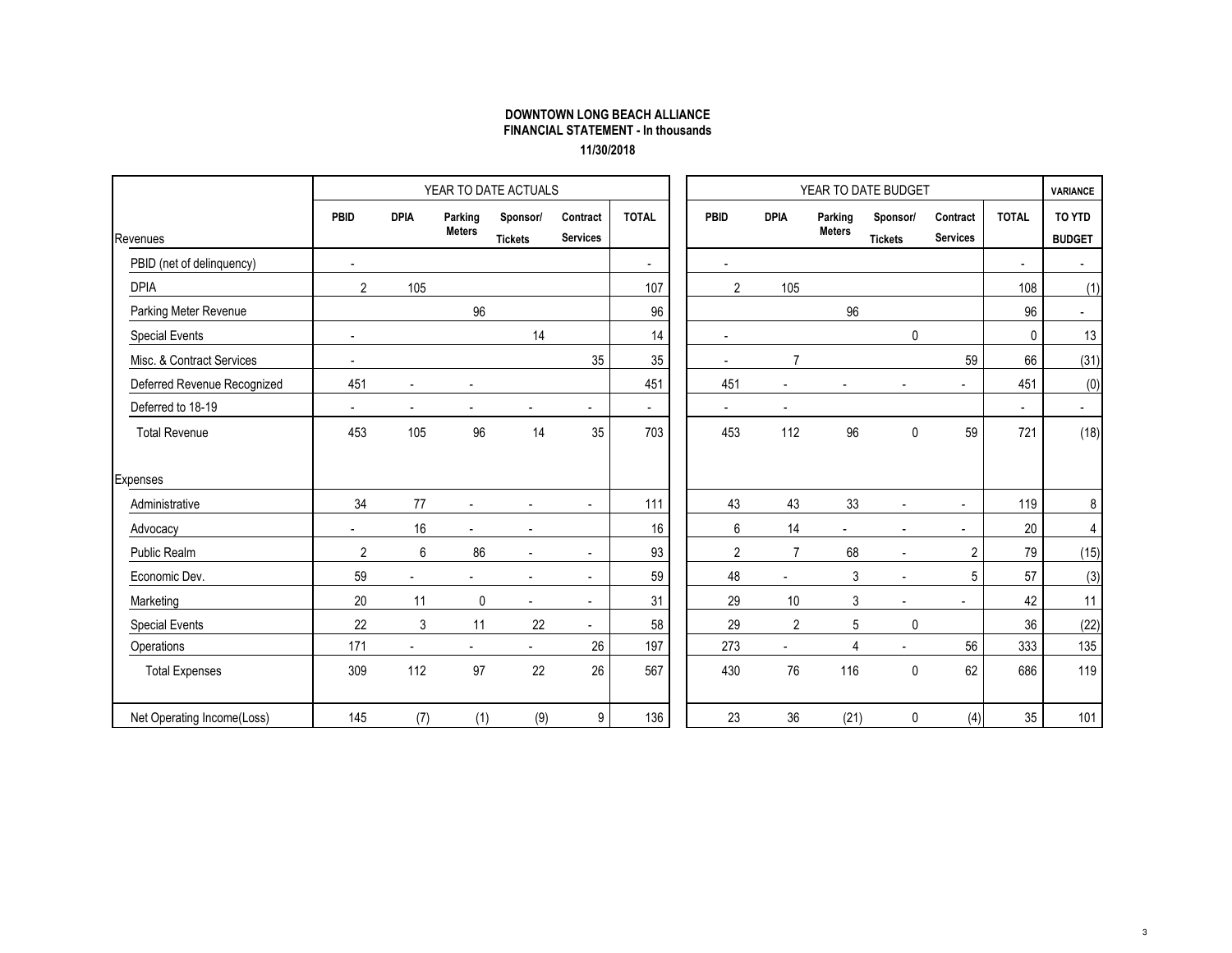## DOWNTOWN LONG BEACH ALLIANCE FINANCIAL STATEMENT - In thousands11/30/2018

|                                   | <b>TOTAL YEAR BUDGET (ORIGINAL)</b> |                          |                                 |                            |                             |              |                                   | <b>TOTAL YEAR BUDGET (REVISED)</b> |                |                          |                            |                             |              |               |
|-----------------------------------|-------------------------------------|--------------------------|---------------------------------|----------------------------|-----------------------------|--------------|-----------------------------------|------------------------------------|----------------|--------------------------|----------------------------|-----------------------------|--------------|---------------|
| Revenues                          | <b>PBID</b>                         | <b>DPIA</b>              | <b>Parking</b><br><b>Meters</b> | Sponsor/<br><b>Tickets</b> | Contract<br><b>Services</b> | <b>TOTAL</b> | <b>Revenues</b>                   | <b>PBID</b>                        | <b>DPIA</b>    | Parking<br><b>Meters</b> | Sponsor/<br><b>Tickets</b> | Contract<br><b>Services</b> | <b>TOTAL</b> | <b>CHANGE</b> |
| PBID (net of delinquency)         | 2,570                               |                          |                                 |                            |                             | 2,570        | PBID (net of delinquency)         | 2,570                              |                |                          |                            |                             | 2,570        |               |
| <b>DPIA</b>                       | 12                                  | 633                      |                                 |                            |                             | 645          | <b>DPIA</b>                       | 12                                 | 633            |                          |                            |                             | 645          |               |
| <b>Parking Meter Revenue</b>      | $\overline{\phantom{a}}$            |                          | 575                             |                            |                             | 575          | <b>Parking Meter Revenue</b>      | $\overline{\phantom{a}}$           |                | 575                      |                            |                             | 575          | $\sim$        |
| <b>Special Events</b>             | $\overline{4}$                      |                          |                                 | 116                        |                             | 120          | Sponsorships/Ticket Sales         | $\overline{4}$                     |                |                          | 116                        |                             | 120          |               |
| Misc. & Contract Services         | 20                                  |                          |                                 |                            | 375                         | 394          | Misc. & Contract Services         | 20                                 |                |                          |                            | 375                         | 394          |               |
| Deferred Revenue Recognized       | 691                                 |                          |                                 |                            |                             | 691          | Deferred Revenue Recognized       | 708                                |                |                          |                            |                             | 708          | 17            |
| PBID Deferred 16-17               | (662)                               | $\overline{\phantom{a}}$ |                                 |                            |                             | (662)        | PBID Deferred 16-17               | (662)                              | $\blacksquare$ |                          |                            |                             | (662)        | $\sim$        |
| <b>Total Revenue</b>              | 2,635                               | 633                      | 575                             | 116                        | 375                         | 4,333        | <b>Total Revenue</b>              | 2,652                              | 633            | 575                      | 116                        | 375                         | 4,351        | 17            |
| Expenses                          |                                     |                          |                                 |                            |                             |              | <b>Expenses</b>                   |                                    |                |                          |                            |                             |              |               |
| Administrative                    | 259                                 | 458                      |                                 |                            |                             | 717          | Administrative                    | 259                                | 458            |                          |                            | $\sim$                      | 717          |               |
| Advocacy                          | 35                                  | 84                       |                                 |                            |                             | 120          | Advocacy                          | 35                                 | 84             |                          |                            |                             | 120          |               |
| <b>Public Realm</b>               | 15                                  | 39                       | 305                             |                            | 10 <sup>°</sup>             | 369          | <b>Public Realm</b>               | 15                                 | 39             | 322                      |                            | 10                          | 386          | 17            |
| Economic Dev.                     | 289                                 | $\blacksquare$           | 20                              | ٠                          | 31                          | 340          | Economic Dev.                     | 289                                | $\blacksquare$ | 20                       | $\sim$                     | 31                          | 340          |               |
| Marketing                         | 171                                 | 61                       | 20                              | $\sim$                     |                             | 252          | Marketing                         | 171                                | 61             | $20\,$                   | $\sim$                     | $\sim$                      | 252          |               |
| <b>Special Events</b>             | 172                                 | 44                       | 208                             | 116                        |                             | 539          | <b>Special Events</b>             | 172                                | 44             | 208                      | 116                        |                             | 539          |               |
| Operations                        | 1,640                               | $\sim$                   | 23                              | $\sim$                     | 334                         | 1,997        | <b>Operations</b>                 | 1,640                              | $\blacksquare$ | 23                       | $\sim$                     | 334                         | 1,997        |               |
| <b>Total Expenses</b>             | 2,582                               | 686                      | 575                             | 116                        | 375                         | 4,333        | <b>Total Expenses</b>             | 2,583                              | 686            | 592                      | 116                        | 375                         | 4,350        | 17            |
| <b>Net Operating Income(Loss)</b> | 53                                  | (53)                     |                                 |                            |                             | $\mathbf{0}$ | <b>Net Operating Income(Loss)</b> | 69                                 | (53)           | (17)                     |                            |                             | $\mathbf{0}$ | $\mathbf{0}$  |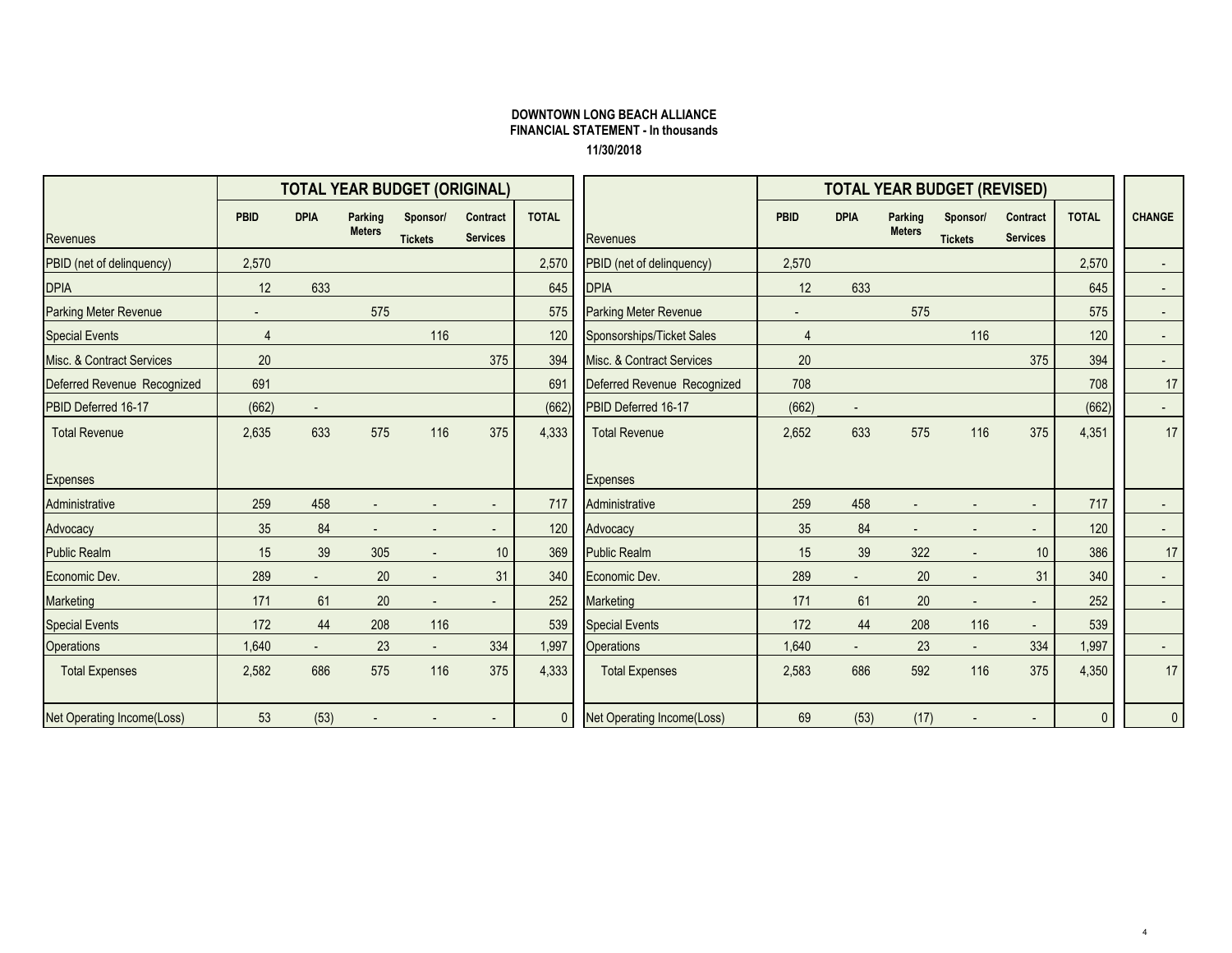## FINANCIAL STATEMENT

11/30/2018

|                                               | YEAR TO DATE ACTUALS |             |                   |                                   |                      |              | YEAR TO DATE BUDGET |             |                   |                                   |                      |              | VARIANCE                |
|-----------------------------------------------|----------------------|-------------|-------------------|-----------------------------------|----------------------|--------------|---------------------|-------------|-------------------|-----------------------------------|----------------------|--------------|-------------------------|
|                                               | PBID                 | <b>DPIA</b> | Parking<br>Meters | Sponsors &<br><b>Ticket Sales</b> | Contract<br>Services | <b>TOTAL</b> | PBID                | <b>DPIA</b> | Parking<br>Meters | Sponsors &<br><b>Ticket Sales</b> | Contract<br>Services | <b>TOTAL</b> | TO YTD<br><b>BUDGET</b> |
| Revenues                                      |                      |             |                   |                                   |                      |              |                     |             |                   |                                   |                      |              |                         |
| PBID net of delinquency                       |                      |             |                   |                                   |                      |              |                     |             |                   |                                   |                      |              |                         |
| <b>DPIA</b>                                   | 2,139                | 104,819     |                   |                                   |                      | 106,958      | 2,151               | 105,389     |                   |                                   |                      | 107,540      | (582)                   |
| Parking Meter Revenue                         |                      |             | 95,834            |                                   |                      | 95,834       |                     |             | 95,834            |                                   |                      | 95,834       |                         |
| <b>Special Events</b>                         |                      |             |                   | 13,658                            |                      | 13,658       |                     |             |                   | 334                               |                      | 334          | 13,324                  |
| Misc. & Contract Services                     |                      |             |                   |                                   | 34,883               | 34,883       |                     | 6,832       |                   |                                   | 58,878               | 65,710       | (30, 827)               |
| Deferred Revenue Recognized                   | 451,283              |             |                   |                                   |                      | 451,283      | 451,283             |             |                   |                                   |                      | 451,283      | (0)                     |
| Deferred to 19-20                             |                      |             |                   |                                   |                      |              |                     |             |                   |                                   |                      |              |                         |
| <b>Total Revenue</b>                          | 453,422              | 104,819     | 95,834            | 13,658                            | 34,883               | 702,616      | 453,434             | 112,221     | 95,834            | 334                               | 58,878               | 720,701      | (18,085)                |
|                                               |                      |             |                   |                                   |                      |              |                     |             |                   |                                   |                      |              |                         |
| <b>Expenses</b><br><b>Administration</b>      |                      |             |                   |                                   |                      |              |                     |             |                   |                                   |                      |              |                         |
| Rent                                          |                      | 25,747      |                   |                                   |                      | 25,747       |                     |             | 28,334            |                                   |                      | 28,334       | 2,587                   |
| Telephone                                     | 3,238                |             |                   |                                   |                      | 3,238        | 3,166               |             |                   |                                   |                      | 3,166        | (72)                    |
| Computers                                     |                      | 12,280      |                   |                                   |                      | 12,280       |                     |             | 4,500             |                                   |                      | 4,500        | (7,780)                 |
| Office Equipment Lease                        | 1,630                |             |                   |                                   |                      | 1,630        | 1,666               |             |                   |                                   |                      | 1,666        | $36\,$                  |
| Office Supplies                               | 2,489                |             |                   |                                   |                      | 2,489        | 2,000               |             |                   |                                   |                      | 2,000        | (489)                   |
| Postage                                       | 99                   |             |                   |                                   |                      | 99           | 666                 |             |                   |                                   |                      | 666          | 567                     |
| General Insurance                             | 708                  |             |                   |                                   |                      | 708          | 2,666               |             |                   |                                   |                      | 2,666        | 1,958                   |
| <b>Professional Services</b>                  |                      | 9,070       |                   |                                   |                      | 9,070        |                     | 12,666      |                   |                                   |                      | 12,666       | 3,596                   |
| Utilities                                     | 399                  |             |                   |                                   |                      | 399          | 750                 |             |                   |                                   |                      | 750          | 351                     |
| Depreciation                                  |                      | 8,345       |                   |                                   |                      | 8,345        |                     | 8,760       |                   |                                   |                      | 8,760        | 415                     |
| Taxes                                         | 398                  | 977         |                   |                                   |                      | 398<br>977   | 500<br>250          |             |                   |                                   |                      | 500<br>250   | 102<br>(727)            |
| <b>Employee Recruitment</b>                   |                      |             |                   |                                   |                      |              |                     |             |                   |                                   |                      |              | $\sim$                  |
| Outside Support<br>CCMerchant Fees & Interest | 81                   |             |                   |                                   |                      | 81           | 58                  |             |                   |                                   |                      | 58           | (23)                    |
| Office Maintenance & Repairs                  |                      |             |                   |                                   |                      |              | 1,748               |             |                   |                                   |                      | 1,748        | 1,748                   |
| Professional Development                      |                      |             |                   |                                   |                      |              |                     |             |                   |                                   |                      |              |                         |
| <b>Board Contingency</b>                      | 703                  |             |                   |                                   |                      | 703          | 1,666               |             |                   |                                   |                      | 1,666        | 963                     |
| Dues & Subscriptions                          | 1,995                |             |                   |                                   |                      | 1,995        | 500                 |             |                   |                                   |                      | 500          | (1, 495)                |
| Board, EC and TF Meetings                     | 1,705                |             |                   |                                   |                      | 1,705        | 666                 |             |                   |                                   |                      | 666          | (1,039)                 |
| <b>Admin Services</b>                         |                      | 30          |                   |                                   |                      | 30           |                     |             |                   |                                   |                      |              | (30)                    |
| Personnel Expense                             | 20,587               | 20,804      |                   |                                   |                      | 41,390       | 26,869              | 22,019      |                   |                                   |                      | 48,888       | 7,498                   |
| <b>Total Admin Expenses</b>                   | 34,032               | 77,252      |                   |                                   |                      | 111,284      | 43,171              | 43,445      | 32,834            |                                   |                      | 119,450      | 8,166                   |
| Advocacy                                      |                      |             |                   |                                   |                      |              |                     |             |                   |                                   |                      |              |                         |
| Conferences, Travel, Education, Studies       |                      | 12,636      |                   |                                   |                      | 12,636       | 5,910               | 9,010       |                   |                                   |                      | 14,920       | 2,284                   |
| Civic Events                                  |                      | 3,254       |                   |                                   |                      | 3,254        |                     | 5,050       |                   |                                   |                      | 5,050        | 1,796                   |
| <b>Total Advocacy</b>                         |                      | 15,890      |                   |                                   |                      | 15,890       | 5,910               | 14,060      |                   |                                   |                      | 19,970       | 4,080                   |
|                                               |                      |             |                   |                                   |                      |              |                     |             |                   |                                   |                      |              |                         |
| <b>Public Realm</b>                           |                      |             |                   |                                   |                      |              |                     |             |                   |                                   |                      |              |                         |
| Public Realm Projects                         |                      |             | 68,787            |                                   |                      | 68,787       |                     |             | 44,673            |                                   |                      | 44,673       | (24, 114)               |
| Community Grants                              |                      |             |                   |                                   |                      |              |                     |             |                   |                                   | 1,666                | 1,666        | 1,666                   |
| Professional Development                      |                      |             |                   |                                   |                      |              |                     |             | 416               |                                   |                      | 416          | 416                     |
| Marketing                                     |                      |             |                   |                                   |                      |              |                     |             | 3,334             |                                   |                      | 3,334        | 3,334                   |
| Public Realm Personnel                        | 2,071                | 5,576       | 16,722            |                                   |                      | 24,370       | 2,424               | 6,525       | 19,569            |                                   |                      | 28,518       | 4,148                   |
| <b>Total Public Realm</b>                     | 2,071                | 5,576       | 85,509            |                                   |                      | 93,156       | 2,424               | 6,525       | 67,992            |                                   | 1,666                | 78,607       | (14, 549)               |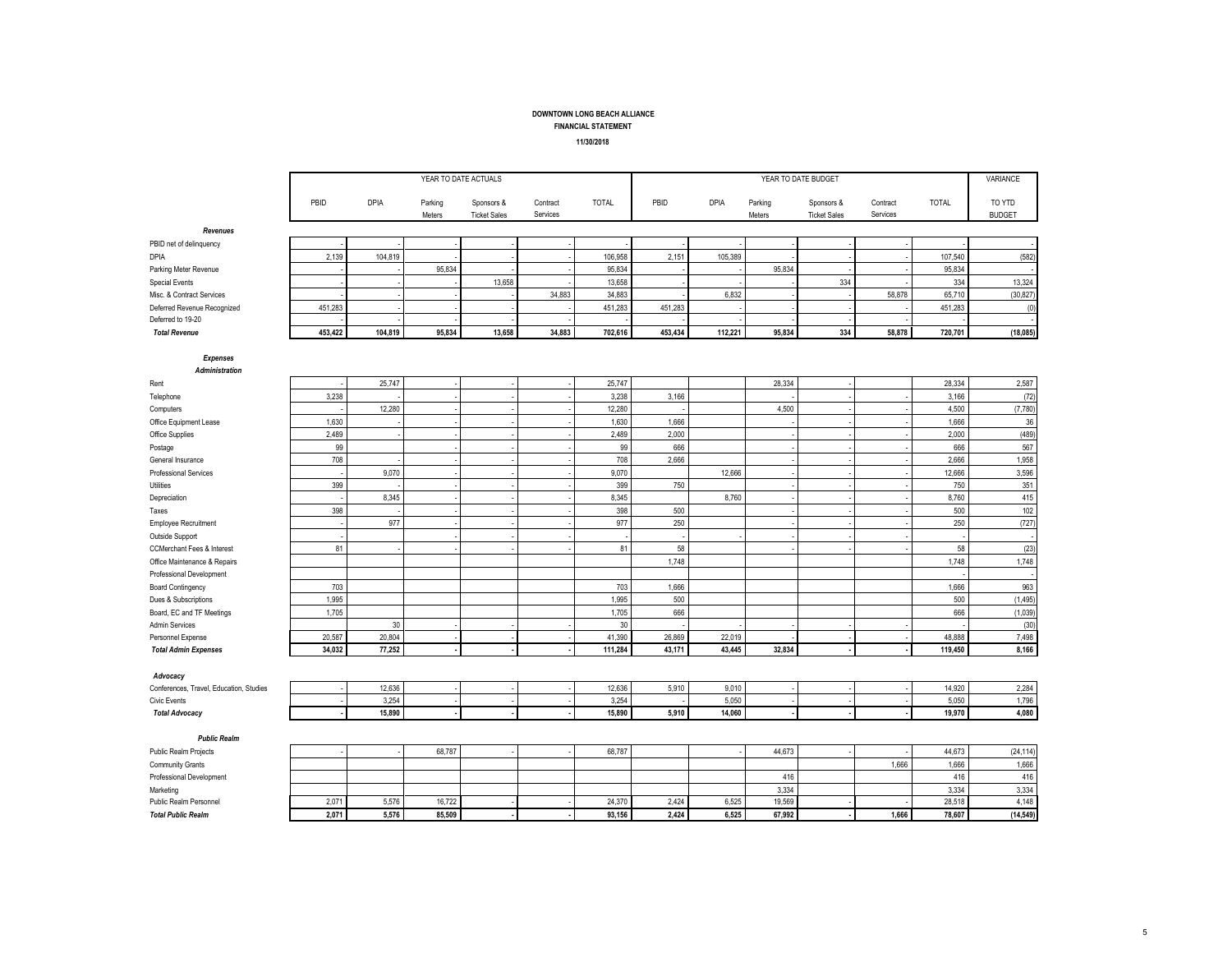#### FINANCIAL STATEMENT

#### 11/30/2018

|                                       |         | YEAR TO DATE ACTUALS |                   |                                   |                      |              |         | YEAR TO DATE BUDGET |                   |                                   |                      |              | VARIANCE                |
|---------------------------------------|---------|----------------------|-------------------|-----------------------------------|----------------------|--------------|---------|---------------------|-------------------|-----------------------------------|----------------------|--------------|-------------------------|
|                                       | PBID    | <b>DPIA</b>          | Parking<br>Meters | Sponsors &<br><b>Ticket Sales</b> | Contract<br>Services | <b>TOTAL</b> | PBID    | <b>DPIA</b>         | Parking<br>Meters | Sponsors &<br><b>Ticket Sales</b> | Contract<br>Services | <b>TOTAL</b> | TO YTD<br><b>BUDGET</b> |
| <b>Economic Development</b>           |         |                      |                   |                                   |                      |              |         |                     |                   |                                   |                      |              |                         |
| Outreach                              | 102     |                      |                   |                                   |                      | 102          | 1,674   |                     |                   |                                   |                      | 1,674        | 1,572                   |
| <b>Special Projects</b>               |         |                      |                   |                                   |                      |              | 1,666   |                     |                   |                                   |                      | 1,666        | 1,666                   |
| Bus Retention and Expansion           | 25,674  |                      |                   |                                   |                      | 25,674       |         |                     |                   |                                   |                      |              | (25.674)                |
| Bus Recruitment & Development         | 4,402   |                      |                   |                                   |                      | 4,402        | 10,182  |                     |                   |                                   |                      | 10,182       | 5,780                   |
| <b>Small Business Grants</b>          |         |                      |                   |                                   |                      |              |         |                     |                   |                                   | 5,166                | 5,166        | 5,166                   |
| Marketing                             |         |                      |                   |                                   |                      |              |         |                     | 3,334             |                                   |                      | 3,334        | 3,334                   |
| Personnel Expenses                    | 29,202  |                      |                   |                                   |                      | 29,202       | 34,628  |                     |                   |                                   |                      | 34,628       | 5,426                   |
| <b>Total Economic Dev.</b>            | 59,380  |                      |                   |                                   |                      | 59,380       | 48.150  |                     | 3,334             |                                   | 5,166                | 56,650       | (2,730)                 |
| <b>Marketing</b>                      |         |                      |                   |                                   |                      |              |         |                     |                   |                                   |                      |              |                         |
| Advertising/Promotions                | 8       | 689                  | 360               |                                   |                      | 1,057        | 54      | 4,781               | 2,499             |                                   |                      | 7,334        | 6,277                   |
| Stakeholder Outreach/Public Relations |         | 65                   | 36                |                                   |                      | 101          |         | 1,501               | 833               |                                   |                      | 2,334        | 2,233                   |
| Annual Report                         |         | 5,874                |                   |                                   |                      | 5,874        |         | 1,000               |                   |                                   |                      | 1.000        | (4, 874)                |
| Website Development                   |         | 226                  |                   |                                   |                      | 226          |         | 2,458               |                   |                                   |                      | 2,458        | 2,232                   |
| Professional Development              |         |                      |                   |                                   |                      |              |         | 416                 |                   |                                   |                      | 416          | 416                     |
| Marketing Personnel                   | 19,730  | 4,041                |                   |                                   |                      | 23,771       | 28,518  |                     |                   |                                   |                      | 28,518       | 4,747                   |
| <b>Total Marketing</b>                | 19.737  | 10.895               | 396               |                                   |                      | 31.029       | 28.572  | 10.156              | 3.333             |                                   |                      | 42.060       | 11,032                  |
| <b>Special Events</b>                 |         |                      |                   |                                   |                      |              |         |                     |                   |                                   |                      |              |                         |
| <b>Special Events</b>                 | 226     | 541                  | 11,300            | 22.361                            |                      | 34.428       |         | 1.952               | 666               | 333                               |                      | 2.952        | (31, 476)               |
| Event Supplies & Misc.                |         |                      |                   |                                   |                      |              |         |                     | 834               |                                   |                      | 834          | 834                     |
| Professional Development              |         |                      |                   |                                   |                      |              |         |                     | 416               |                                   |                      | 416          | 416                     |
| Marketing                             |         |                      |                   |                                   |                      |              |         |                     | 3,334             |                                   |                      | 3,334        | 3,334                   |
| Special Events Personnel              | 22.011  | 2,038                |                   |                                   |                      | 24.049       | 28.518  |                     |                   |                                   |                      | 28,518       | 4,469                   |
| <b>Total Special Events</b>           | 22,237  | 2,579                | 11,300            | 22,361                            |                      | 58,477       | 28,518  | 1,952               | 5,250             | 333                               |                      | 36,054       | (22, 423)               |
| <b>Operations</b>                     |         |                      |                   |                                   |                      |              |         |                     |                   |                                   |                      |              |                         |
| Clean Team Personnel                  | 26,221  |                      |                   |                                   | 1,614                | 27,835       | 63,468  |                     |                   |                                   | 3,908                | 67,376       | 39,541                  |
| Clean Team Supplies                   | 2,057   |                      |                   |                                   |                      | 2,057        | 134     |                     |                   |                                   |                      | 134          | (1, 923)                |
| Clean Team Equip. Insurance           | 129     |                      |                   |                                   |                      | 129          | 1,666   |                     |                   |                                   |                      | 1,666        | 1,537                   |
| Clean Team Fuel                       | 939     |                      |                   |                                   |                      | 939          | 384     |                     |                   |                                   |                      | 384          | (555)                   |
| Clean Team Equip Leases/Maint.        | 1,294   |                      |                   |                                   |                      | 1,294        | 4,458   |                     |                   |                                   |                      | 4,458        | 3,164                   |
| Pressure Washing                      | 51,835  |                      |                   |                                   |                      | 51,835       | 52,000  |                     |                   |                                   |                      | 52,000       | 165                     |
| Contract Work                         | 61      |                      |                   |                                   | 22,894               | 22.955       |         |                     |                   |                                   | 50,140               | 50,140       | 27,185                  |
| Downtown Guides Personnel             | 56,604  |                      |                   |                                   | 578                  | 57,181       | 113,819 |                     |                   |                                   | 1,161                | 114,980      | 57,799                  |
| Downtown Guides Equip Lease/Supp      | 2,570   |                      |                   |                                   |                      | 2,570        | 2,850   |                     |                   |                                   |                      | 2,850        | 280                     |
| Community Outreach Manager            |         |                      |                   |                                   | 987                  | 987          |         |                     |                   |                                   | 404                  | 404          | (583)                   |
| Other                                 |         |                      |                   |                                   |                      |              |         |                     |                   |                                   |                      |              |                         |
| Professional Development              |         |                      |                   |                                   |                      |              |         |                     | 416               |                                   |                      | 416          | 416                     |
| Marketing                             |         |                      |                   |                                   |                      |              |         |                     | 3,334             |                                   |                      | 3,334        | 3,334                   |
| Operations Personnel                  | 29.684  |                      |                   |                                   |                      | 29.684       | 34.628  |                     |                   |                                   |                      | 34.628       | 4.944                   |
| <b>Total Operations</b>               | 171,394 |                      |                   |                                   | 26,073               | 197,467      | 273,407 |                     | 3,750             |                                   | 55,613               | 332,770      | 135,303                 |
| <b>Total Expenses</b>                 | 308,852 | 112,191              | 97,205            | 22,361                            | 26,073               | 566,682      | 430,151 | 76,138              | 116,493           | 333                               | 62,445               | 685,561      | 118,879                 |
| <b>Net Operating Income(Loss)</b>     | 144,570 | (7, 373)             | (1, 371)          | (8,703)                           | 8,810                | 135,933      | 23,283  | 36,083              | (20, 659)         |                                   | (3, 567)             | 35,140       | 100,793                 |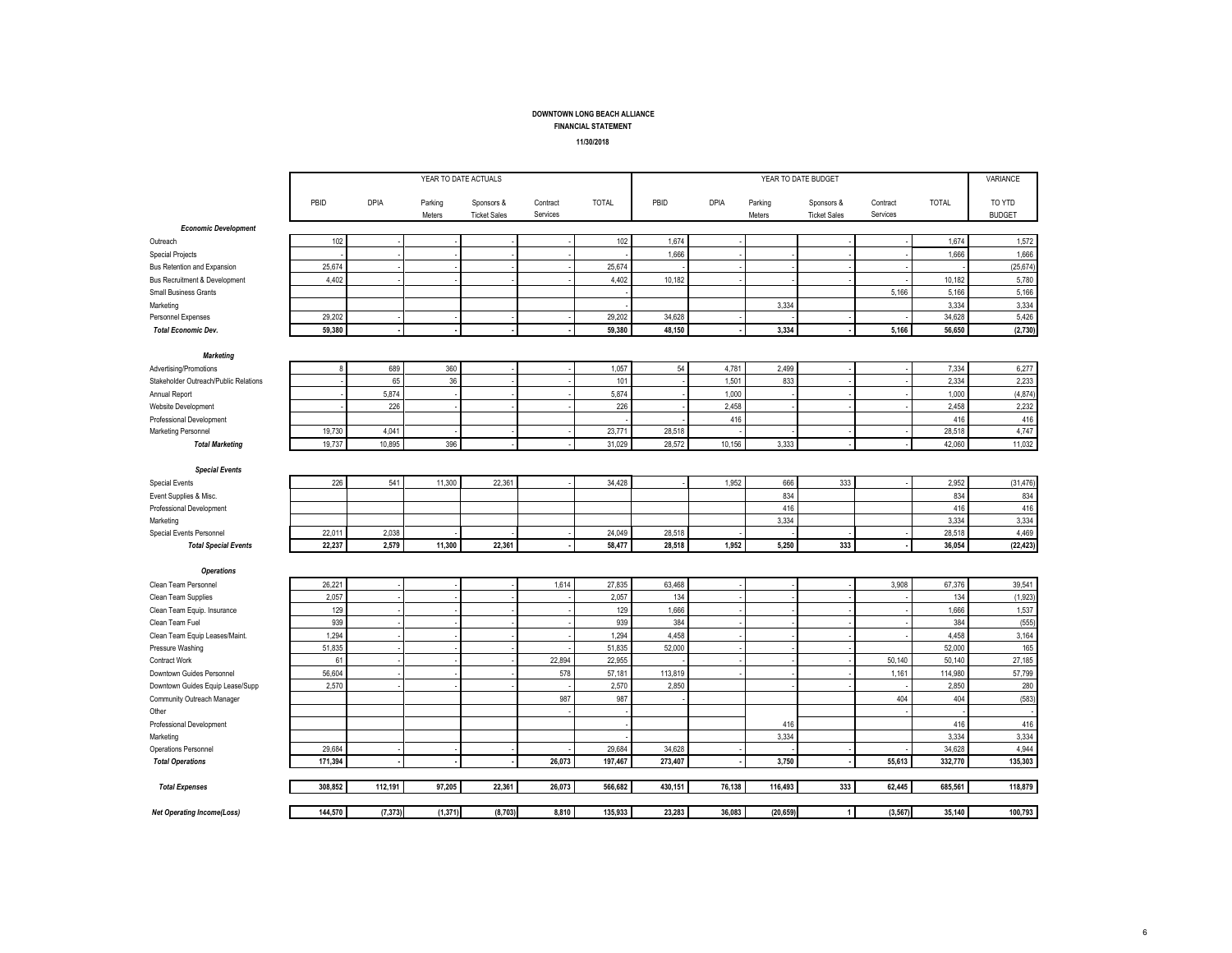FINANCIAL STATEMENT

11/30/18

|                                         |            |         | <b>TOTAL YEAR BUDGET (ORIGINAL)</b> |                                   |                              |              | <b>TOTAL YEAR BUDGET (REVISED)</b> |             |                   |                                   |                              |              |        |
|-----------------------------------------|------------|---------|-------------------------------------|-----------------------------------|------------------------------|--------------|------------------------------------|-------------|-------------------|-----------------------------------|------------------------------|--------------|--------|
|                                         | PBID       | DPIA    | Parking<br>Meters                   | Sponsors &<br><b>Ticket Sales</b> | Misc. & Contract<br>Services | <b>TOTAL</b> | PBID                               | <b>DPIA</b> | Parking<br>Meters | Sponsors &<br><b>Ticket Sales</b> | Misc. & Contract<br>Services | <b>TOTAL</b> | Change |
| Revenues                                |            |         |                                     |                                   |                              |              |                                    |             |                   |                                   |                              |              |        |
| PBID net of delinquency                 | 2,570,433  |         |                                     |                                   |                              | 2,570,433    | 2,570,433                          |             |                   |                                   |                              | 2,570,433    |        |
| DPIA                                    | 11,890     | 633,354 |                                     |                                   |                              | 645,244      | 11,890                             | 633,354     |                   |                                   |                              | 645,244      |        |
| Parking Meter Revenue                   |            |         | 575,000                             |                                   |                              | 575,000      |                                    |             | 575,000           |                                   |                              | 575,000      |        |
| <b>Special Events</b>                   | 4,222      |         |                                     | 115,500                           |                              | 119,722      | 4,222                              |             |                   | 115,500                           |                              | 119,722      |        |
| Misc. & Contract Services               | 19,561     |         |                                     |                                   | 374,711                      | 394,272      | 19,561                             |             |                   |                                   | 374,711                      | 394,272      |        |
| Deferred Revenue Recognized             | 690,609    |         |                                     |                                   |                              | 690,609      | 707,766                            |             |                   |                                   |                              | 707,766      | 17,157 |
| Deferred to 19-20                       | (662, 295) |         |                                     |                                   |                              | (662, 295)   | (662,295                           |             |                   |                                   |                              | (662, 295)   |        |
| <b>Total Revenue</b>                    | 2,634,420  | 633,354 | 575,000                             | 115,500                           | 374,711                      | 4,332,985    | 2,651,577                          | 633,354     | 575,000           | 115,500                           | 374,711                      | 4,350,142    | 17,157 |
| <b>Expenses</b><br>Administration       |            |         |                                     |                                   |                              |              |                                    |             |                   |                                   |                              |              |        |
| Rent                                    |            | 170,000 |                                     |                                   |                              | 170,000      |                                    | 170,000     |                   |                                   |                              | 170,000      |        |
| Telephone                               | 19,000     |         |                                     |                                   |                              | 19,000       | 19,000                             |             |                   |                                   |                              | 19,000       |        |
| Computers                               |            | 27,000  |                                     |                                   |                              | 27,000       |                                    | 27,000      |                   |                                   |                              | 27,000       |        |
| Office Equipment Lease                  | 10,000     |         |                                     |                                   |                              | 10,000       | 10,000                             |             |                   |                                   |                              | 10,000       |        |
| Office Supplies                         | 12,000     |         |                                     |                                   |                              | 12,000       | 12,000                             |             |                   |                                   |                              | 12,000       |        |
| Postage                                 | 4,000      |         |                                     |                                   |                              | 4,000        | 4,000                              |             |                   |                                   |                              | 4,000        |        |
| General Insurance                       | 16,000     |         |                                     |                                   |                              | 16,000       | 16,000                             |             |                   |                                   |                              | 16,000       |        |
| <b>Professional Services</b>            |            | 76,000  |                                     |                                   |                              | 76,000       |                                    | 76,000      |                   |                                   |                              | 76,000       |        |
| <b>Utilities</b>                        | 4,500      |         |                                     |                                   |                              | 4,500        | 4,500                              |             |                   |                                   |                              | 4,500        |        |
| Depreciation                            |            | 52.560  |                                     |                                   |                              | 52,560       |                                    | 52,560      |                   |                                   |                              | 52,560       |        |
| Taxes                                   | 3,000      |         |                                     |                                   |                              | 3,000        | 3,000                              |             |                   |                                   |                              | 3,000        |        |
| <b>Employee Recruitment</b>             | 1,500      |         |                                     |                                   |                              | 1,500        | 1,500                              |             |                   |                                   |                              | 1,500        |        |
| Outside Support                         |            |         |                                     |                                   |                              |              |                                    |             |                   |                                   |                              |              |        |
| <b>CCMerchant Fees &amp; Interest</b>   | 350        |         |                                     |                                   |                              | 350          | 350                                |             |                   |                                   |                              | 350          |        |
| Office Maintenance & Repairs            | 10,490     |         |                                     |                                   |                              | 10,490       | 10,490                             |             |                   |                                   |                              | 10,490       |        |
| Professional Development                |            |         |                                     |                                   |                              |              |                                    |             |                   |                                   |                              |              |        |
| <b>Board Contingency</b>                | 10,000     |         |                                     |                                   |                              | 10,000       | 10,000                             |             |                   |                                   |                              | 10,000       |        |
| Dues & Subscriptions                    | 3,000      |         |                                     |                                   |                              | 3,000        | 3,000                              |             |                   |                                   |                              | 3,000        |        |
| Board, EC and TF Meetings               | 4,000      |         |                                     |                                   |                              | 4,000        | 4,000                              |             |                   |                                   |                              | 4,000        |        |
| <b>Admin Services</b>                   |            |         |                                     |                                   |                              |              |                                    |             |                   |                                   |                              |              |        |
| Personnel Expense                       | 161,205    | 132,122 |                                     |                                   |                              | 293,327      | 161,205                            | 132,122     |                   |                                   |                              | 293,327      |        |
| <b>Total Admin Expenses</b>             | 259,045    | 457,682 |                                     |                                   |                              | 716,727      | 259,045                            | 457,682     |                   |                                   |                              | 716,727      |        |
| Advocacy                                |            |         |                                     |                                   |                              |              |                                    |             |                   |                                   |                              |              |        |
| Conferences, Travel, Education, Studies | 35,461     | 54,063  |                                     |                                   |                              | 89,524       | 35,461                             | 54,063      |                   |                                   |                              | 89,524       |        |
| <b>Civic Events</b>                     |            | 30,301  |                                     |                                   |                              | 30,301       |                                    | 30,301      |                   |                                   |                              | 30,301       |        |
| <b>Total Advocacy</b>                   | 35,461     | 84,364  |                                     |                                   |                              | 119,825      | 35,461                             | 84,364      |                   |                                   |                              | 119,825      |        |
| <b>Public Realm</b>                     |            |         |                                     |                                   |                              |              |                                    |             |                   |                                   |                              |              |        |
| <b>Public Realm Projects</b>            |            |         | 165,091                             |                                   |                              | 165,091      |                                    |             | 182,248           |                                   |                              | 182,248      | 17,157 |
| Community Grants                        |            |         |                                     |                                   | 10,000                       | 10,000       |                                    |             |                   |                                   | 10,000                       | 10,000       |        |
| Professional Development                |            |         | 2,500                               |                                   |                              | 2,500        |                                    |             | 2,500             |                                   |                              | 2,500        |        |
| Marketing                               |            |         | 20,000                              |                                   |                              | 20,000       |                                    |             | 20,000            |                                   |                              | 20,000       |        |
| Public Realm Personnel                  | 14,541     | 39,158  | 117,409                             |                                   |                              | 171,108      | 14,541                             | 39,158      | 117,409           |                                   |                              | 171,108      |        |
| <b>Total Public Realm</b>               | 14,541     | 39,158  | 305,000                             |                                   | 10,000                       | 368,699      | 14,541                             | 39,158      | 322,157           |                                   | 10,000                       | 385,856      | 17,157 |

- -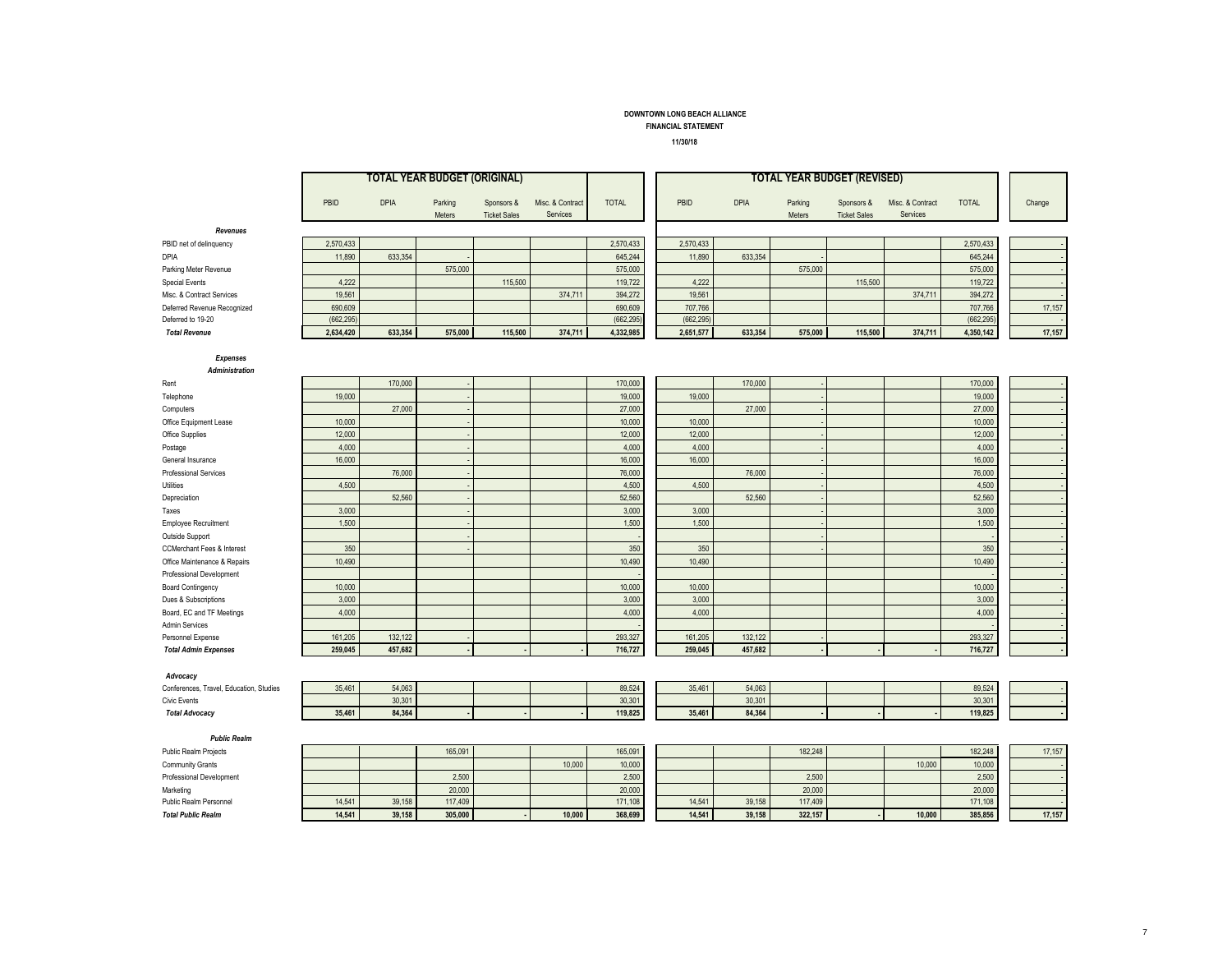#### FINANCIAL STATEMENT

11/30/18

|                                       |           |           | <b>TOTAL YEAR BUDGET (ORIGINAL)</b> |                                   |                              |              | <b>TOTAL YEAR BUDGET (REVISED)</b> |           |             |                   |                                   |                              |              |        |
|---------------------------------------|-----------|-----------|-------------------------------------|-----------------------------------|------------------------------|--------------|------------------------------------|-----------|-------------|-------------------|-----------------------------------|------------------------------|--------------|--------|
|                                       | PBID      | DPIA      | Parking<br><b>Meters</b>            | Sponsors &<br><b>Ticket Sales</b> | Misc. & Contract<br>Services | <b>TOTAL</b> |                                    | PBID      | <b>DPIA</b> | Parking<br>Meters | Sponsors &<br><b>Ticket Sales</b> | Misc. & Contract<br>Services | <b>TOTAL</b> | Change |
| <b>Economic Development</b>           |           |           |                                     |                                   |                              |              |                                    |           |             |                   |                                   |                              |              |        |
| Outreach                              | 10,046    |           |                                     |                                   |                              | 10,046       |                                    | 10,046    |             |                   |                                   |                              | 10,046       |        |
| <b>Special Projects</b>               | 10,000    |           |                                     |                                   |                              | 10,000       |                                    | 10,000    |             |                   |                                   |                              | 10,000       |        |
| Bus Retention and Expansion           |           |           |                                     |                                   |                              |              |                                    |           |             |                   |                                   |                              |              |        |
| Bus Recruitment & Development         | 61,088    |           |                                     |                                   |                              | 61,088       |                                    | 61,088    |             |                   |                                   |                              | 61,088       |        |
| <b>Small Business Grants</b>          |           |           |                                     |                                   | 31,000                       | 31,000       |                                    |           |             |                   |                                   | 31,000                       | 31,000       |        |
| Marketing                             |           |           | 20,000                              |                                   |                              | 20,000       |                                    |           |             | 20,000            |                                   |                              | 20,000       |        |
| Personnel Expenses                    | 207,773   |           |                                     |                                   |                              | 207,773      |                                    | 207,773   |             |                   |                                   |                              | 207,773      |        |
| <b>Total Economic Dev.</b>            | 288,907   |           | 20,000                              |                                   | 31,000                       | 339,907      |                                    | 288,907   |             | 20,000            |                                   | 31,000                       | 339,907      |        |
| <b>Marketing</b>                      |           |           |                                     |                                   |                              |              |                                    |           |             |                   |                                   |                              |              |        |
| Advertising/Promotions                | 321       | 28,687    | 15,000                              |                                   |                              | 44,008       |                                    | 321       | 28,687      | 15,000            |                                   |                              | 44,008       |        |
| Stakeholder Outreach/Public Relations |           | 9,000     | 5,000                               |                                   |                              | 14,000       |                                    |           | 9,000       | 5,000             |                                   |                              | 14,000       |        |
| Annual Report                         |           | 6,000     |                                     |                                   |                              | 6,000        |                                    |           | 6,000       |                   |                                   |                              | 6,000        |        |
| Website Development                   |           | 14,743    |                                     |                                   |                              | 14,743       |                                    |           | 14,743      |                   |                                   |                              | 14,743       |        |
| Professional Development              |           | 2,500     |                                     |                                   |                              | 2,500        |                                    |           | 2,500       |                   |                                   |                              | 2,500        |        |
| Marketing Personnel                   | 171,108   |           |                                     |                                   |                              | 171,108      |                                    | 171,108   |             |                   |                                   |                              | 171,108      |        |
| <b>Total Marketing</b>                | 171,429   | 60,930    | 20,000                              |                                   |                              | 252,359      |                                    | 171,429   | 60,930      | 20,000            |                                   |                              | 252,359      |        |
| <b>Special Events</b>                 |           |           |                                     |                                   |                              |              |                                    |           |             |                   |                                   |                              |              |        |
| <b>Special Events</b>                 | 938       | 43,780    | 180,000                             | 115,500                           |                              | 340,218      |                                    | 938       | 43,780      | 180,000           | 115,500                           |                              | 340,218      |        |
| Event Supplies & Misc.                |           |           | 5.000                               |                                   |                              | 5.000        |                                    |           |             | 5,000             |                                   |                              | 5,000        |        |
| Professional Development              |           |           | 2,500                               |                                   |                              | 2,500        |                                    |           |             | 2,500             |                                   |                              | 2,500        |        |
| Marketing                             |           |           | 20,000                              |                                   |                              | 20,000       |                                    |           |             | 20,000            |                                   |                              | 20,000       |        |
| Special Events Personnel              | 171.108   |           |                                     |                                   |                              | 171,108      |                                    | 171.108   |             |                   |                                   |                              | 171,108      |        |
| <b>Total Special Events</b>           | 172,046   | 43,780    | 207,500                             | 115,500                           |                              | 538,826      |                                    | 172,046   | 43,780      | 207,500           | 115,500                           |                              | 538,826      |        |
| <b>Operations</b>                     |           |           |                                     |                                   |                              |              |                                    |           |             |                   |                                   |                              |              |        |
| Clean Team Personnel                  | 380,822   |           |                                     |                                   | 23,439                       | 404,261      |                                    | 380,822   |             |                   |                                   | 23,439                       | 404,261      |        |
| Clean Team Supplies                   | 800       |           |                                     |                                   |                              | 800          |                                    | 800       |             |                   |                                   |                              | 800          |        |
| Clean Team Equip. Insurance           | 10,000    |           |                                     |                                   |                              | 10,000       |                                    | 10,000    |             |                   |                                   |                              | 10,000       |        |
| Clean Team Fuel                       | 2,300     |           |                                     |                                   |                              | 2,300        |                                    | 2,300     |             |                   |                                   |                              | 2,300        |        |
| Clean Team Equip Leases/Maint.        | 26,750    |           |                                     |                                   |                              | 26,750       |                                    | 26,750    |             |                   |                                   |                              | 26,750       |        |
| Pressure Washing                      | 312,000   |           |                                     |                                   |                              | 312,000      |                                    | 312,000   |             |                   |                                   |                              | 312,000      |        |
| Contract Work                         |           |           |                                     |                                   | 300,842                      | 300,842      |                                    |           |             |                   |                                   | 300,842                      | 300,842      |        |
| Downtown Guides Personnel             | 682,885   |           |                                     |                                   | 7,000                        | 689,885      |                                    | 682,885   |             |                   |                                   | 7,000                        | 689,885      |        |
| Downtown Guides Equip Lease/Supp      | 17,101    |           |                                     |                                   |                              | 17,101       |                                    | 17,101    |             |                   |                                   |                              | 17,101       |        |
| Community Outreach Manager            |           |           |                                     |                                   | 2,430                        | 2,430        |                                    |           |             |                   |                                   | 2,430                        | 2,430        |        |
| Other                                 |           |           |                                     |                                   |                              |              |                                    |           |             |                   |                                   |                              |              |        |
| Professional Development              |           |           | 2,500                               |                                   |                              | 2,500        |                                    |           |             | 2,500             |                                   |                              | 2,500        |        |
| Marketing                             |           |           | 20,000                              |                                   |                              | 20,000       |                                    |           |             | 20,000            |                                   |                              | 20,000       |        |
| Operations Personnel                  | 207,773   |           |                                     |                                   |                              | 207,773      |                                    | 207,773   |             |                   |                                   |                              | 207,773      |        |
| <b>Total Operations</b>               | 1,640,431 |           | 22,500                              |                                   | 333,711                      | 1,996,642    |                                    | 1,640,431 |             | 22,500            |                                   | 333,711                      | 1,996,642    |        |
| <b>Total Expenses</b>                 | 2,581,860 | 685,914   | 575,000                             | 115,500                           | 374,711                      | 4,332,985    |                                    | 2,581,860 | 685,914     | 592,157           | 115,500                           | 374,711                      | 4,350,142    | 17,157 |
|                                       | 52.560    | (52, 560) |                                     |                                   |                              |              |                                    | 69,717    | (52, 560)   | (17, 157)         |                                   |                              |              |        |
| <b>Net Operating Income(Loss)</b>     |           |           |                                     |                                   |                              |              |                                    |           |             |                   |                                   |                              |              |        |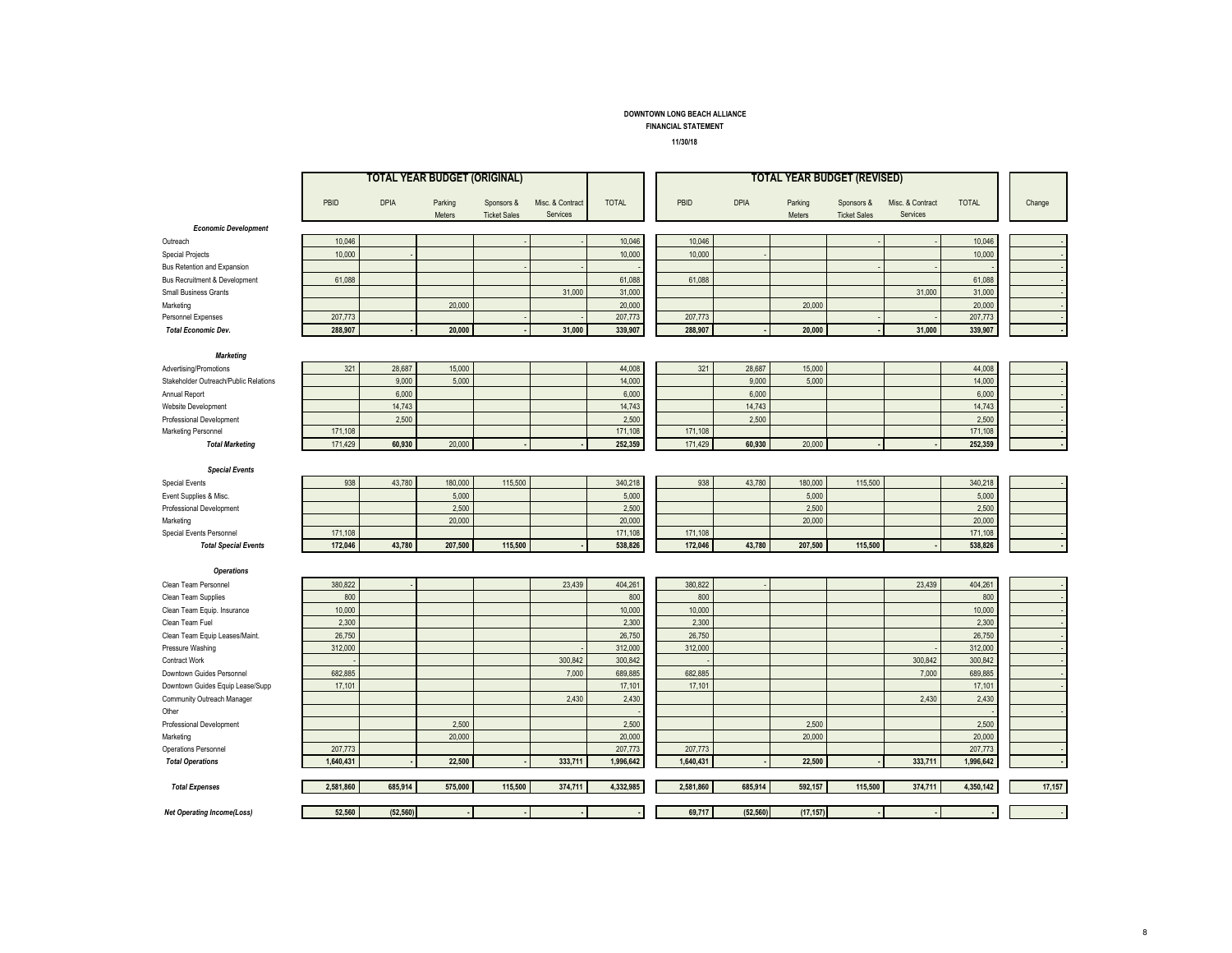#### **DLBA Detail of Deferred Revenue As of November 30, 2018**

|                                                              | 15/16 Balance   | 16/17 Balance   | 17-18 YTD<br>Additions | 17-18 YTD<br>Reductions | 11/30/2018         |
|--------------------------------------------------------------|-----------------|-----------------|------------------------|-------------------------|--------------------|
| Reserve                                                      |                 |                 |                        |                         |                    |
| 3-mos. reserve for PBID 2017-18 Q1 from 16-17                |                 | \$<br>619,462   |                        | $(619, 396)$ \$         | 66                 |
| 3-mos. reserve for PBID 2018-19 Q1 from 17-18                |                 |                 | 638,000                | (425, 366)              | 212,634            |
| PBID Reserve                                                 |                 | 52,524          |                        | (52, 524)               | 0                  |
| Deferred PBID<br><b>DPIA Reserve</b>                         |                 |                 | 41,605                 |                         | 41,605             |
|                                                              | 166,073         | 24,342          | 5,100                  |                         | 195,515            |
| City Funds - Parking Meter                                   | 166,073         | 696,328         | 239,854<br>924,559     | (1,097,286)             | 239,854<br>689,674 |
| Admin                                                        |                 |                 |                        |                         |                    |
| Deferred Depreciation Prior Years'                           |                 | 116,968         |                        | (52, 110)               | 64,858             |
| Deferred Depreciation 17-18                                  |                 |                 | 39,441                 | (1, 314)                | 38,127             |
| <b>Strategic Planning</b>                                    | 15,639          |                 |                        | (15,639)                | 0                  |
| Program Evaluation Consultant                                | 16,474          |                 |                        | (11, 883)               | 4,591              |
| New Computers                                                |                 |                 | 9,610                  |                         | 9,610              |
| New Server                                                   |                 |                 | 12,000                 |                         | 12,000             |
| Office Maintenance & Repairs                                 |                 |                 | 12,781                 |                         | 12,781             |
| DDC Loan                                                     |                 |                 | 45,000                 |                         | 45,000             |
| Personnel                                                    | 32,113          | 4,296           |                        | (8,690)                 | $-4,394$           |
| <b>Marketing &amp; Communications</b>                        |                 | 121,264         | 118,832                | (89, 636)               | 182,573            |
| Downtown Map                                                 |                 |                 | 1,000                  |                         | 1,000              |
| <b>Window Clings</b>                                         |                 |                 | 4,400                  |                         | 4,400              |
| 3rd Street & Broadway                                        |                 |                 | 200                    |                         | 200                |
| Website Development                                          |                 | 20,242          |                        | (20, 242)               | $\mathbf 0$        |
| Personnel                                                    |                 | 15,211          |                        | (8,694)                 | 6,517              |
|                                                              | 0               | 35,453          | 5,600                  | -28,936                 | 12,117             |
| <b>Special Events</b>                                        |                 |                 |                        |                         |                    |
| Event T-shirts                                               |                 |                 | 681                    |                         |                    |
| Sponsorship Deck Update/Template Creation                    |                 |                 | 1,500                  |                         |                    |
| Live After 5                                                 |                 |                 | 22,495                 |                         |                    |
|                                                              | 0               | 0               | 24,676                 | 0                       | 24,676             |
|                                                              |                 |                 |                        |                         |                    |
| Operations                                                   |                 |                 |                        |                         |                    |
| Segway, GEM & Info Kiosk Maintenance<br><b>ATLV Purchase</b> | 3,000           |                 |                        | (3,000)                 | 0<br>0             |
| <b>Operations Print Material</b>                             | 20,000<br>6,000 |                 |                        | (20,000)<br>(5,633)     | 367                |
|                                                              |                 |                 |                        |                         |                    |
| Secret Shopper (Summer)                                      | 2,090           |                 |                        | (2,090)                 | 0                  |
| DLBA F-150 Truck Purchase & Wrap                             | 15,000          |                 |                        | (15,000)                | 0                  |
| Clean & Safe Transition                                      | 10,000          |                 |                        | (10,000)                | $\mathbf 0$        |
| <b>DLBA Public Safety Working Groups</b>                     | 2,141           |                 |                        | (1,529)                 | 612                |
| Pressure Washer Purchase                                     | 10,000          |                 |                        | (10,000)                | $\mathbf 0$        |
| Personnel                                                    |                 | 7,558           |                        | (5, 564)                | 1,994              |
| <b>Economic Development</b>                                  | 68,231          | 7,558           | 0                      | (72, 816)               | 2,973              |
| Personnel                                                    |                 | 8,461           |                        | (5, 912)                | 2,549              |
| <b>Public Realm</b>                                          |                 |                 |                        |                         |                    |
| <b>CRM Asset Mapping</b>                                     |                 |                 | 1,867                  |                         | 1,867              |
| Pole Banners                                                 | 15,000          | 17,449          |                        | (32, 449)               | 0                  |
| Holiday Décor                                                | 28,934          | 7,710           |                        | (36, 644)               | 0                  |
| Augmented Reality at HMP                                     | 10,000          |                 |                        | (10,000)                | 0                  |
| East Village Murals                                          | 1,056           |                 |                        |                         | 1,056              |
| Alley Beautification                                         | 15,936          |                 |                        | (88)                    | 15,848             |
| <b>Bike Map</b>                                              | 10,646          |                 |                        | (7,696)                 | 2,950              |
| Crosswalks<br>Sidewalk Graphics                              | 1,372<br>10,000 |                 |                        | (1, 372)<br>(5, 941)    | 0<br>4,059         |
| Litter Receptacle Upgrade                                    |                 | 7,562           |                        | (7, 562)                | 0                  |
| Loop (Public Space Activation)                               |                 | 45,230          |                        | (45, 230)               | $\mathbf 0$        |
| Pedestrian Wayfinding Signs                                  | 40,254          | 92,784          |                        | (17,004)                | 116,034            |
| <b>Tree Planting</b>                                         |                 | 5,033           |                        |                         | 5,033              |
| Personnel                                                    |                 | 13,167          |                        | (5, 912)                | 7,255              |
|                                                              | 133,198         | 188,935         | 1,867                  | -169,898                | 154,102            |
| <b>Total Deferred Revenue</b>                                | \$<br>399,615   | \$<br>1,057,999 | 1,075,534<br>\$        | $(1,464,484)$ \$<br>\$  | 1,068,664          |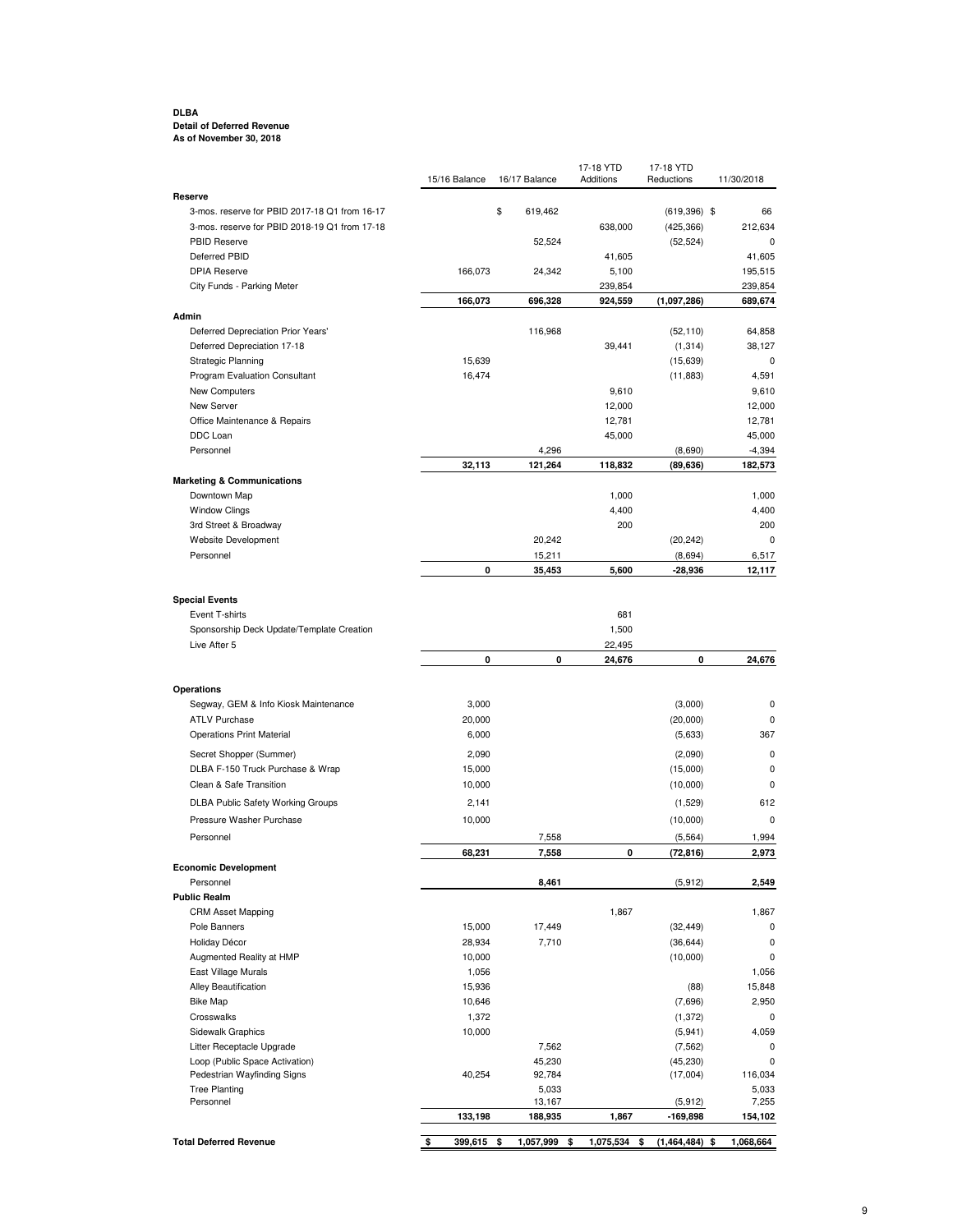# **Downtown Long Beach Alliance A/R Aging Detail**

**As of November 30, 2018**

|                                                          |            | <b>Transac</b><br>tion |                 |                                              |            |                                                                                   |                                 |      |                        |
|----------------------------------------------------------|------------|------------------------|-----------------|----------------------------------------------|------------|-----------------------------------------------------------------------------------|---------------------------------|------|------------------------|
|                                                          | Date       | <b>Type</b>            | Num             | Customer                                     | Due Date   | Memo/Description                                                                  | Amount                          |      | <b>Open Balance</b>    |
|                                                          |            |                        |                 |                                              |            |                                                                                   |                                 |      |                        |
| 91 or more days past due                                 |            |                        |                 | LA County Metropolitan                       |            |                                                                                   |                                 |      |                        |
|                                                          | 01/01/2018 | Invoice                |                 | DLBA1973 Transportation Authority            | 01/31/2018 | PBID Assessment 17/18                                                             | 910.92                          |      | 910.92                 |
|                                                          | 07/19/2018 | Invoice                | <b>DLBA2028</b> | Cardinal Property Management, Inc.           | 08/18/2018 | Pressure Washing Services                                                         | 411.90                          |      | 411.90                 |
|                                                          | 07/19/2018 | Invoice                | DLBA2029        | CITY OF LONG BEACH                           | 08/18/2018 | DT Busways Mall Maintenance                                                       | 25,000.00                       |      | 25.000.00              |
|                                                          | 07/27/2018 | Invoice                |                 | DLBA2032 Arts Council Long Beach.            | 08/26/2018 | Pressure Washing Services                                                         | 250.00                          |      | 250.00                 |
| Total for 91 or more days past due                       |            |                        |                 |                                              |            |                                                                                   | \$<br>26,572.82 \$              |      | 26,572.82              |
| 61 - 90 days past due                                    |            |                        |                 |                                              |            |                                                                                   |                                 |      |                        |
|                                                          |            |                        |                 |                                              |            | Restaurant Sponsorship for Bicycle Drive-In                                       |                                 |      |                        |
|                                                          | 08/14/2018 | Invoice                |                 | DLBA2038 Plant Junkie                        | 09/13/2018 | 2018<br>Restaurant Sponsorship for Bicycle Drive-In                               | 200.00                          |      | 200.00                 |
|                                                          | 08/14/2018 | Invoice                |                 | DLBA2040 The Pie Bar                         | 09/13/2018 | 2018                                                                              | 200.00                          |      | 200.00                 |
|                                                          | 08/14/2018 | Invoice                | <b>DLBA2036</b> | Councilwoman Jeannine Pearce                 | 09/13/2018 | Buskerfest 2018 Wristband Sponsor                                                 | 1,250.00                        |      | 1,250.00               |
|                                                          | 08/14/2018 | Invoice                | <b>DLBA2064</b> | Councilwoman Jeannine Pearce                 | 09/13/2018 | Buskerfest 2018 Wristband Sponsor                                                 | 1,250.00                        |      | 1,250.00               |
|                                                          |            |                        |                 | Office of Councilwoman Lena                  |            | Presenting Partner Sponsor for Bicycle Drive-In                                   |                                 |      |                        |
|                                                          | 08/14/2018 | Invoice                | <b>DLBA2037</b> | Gonzalez, District 1                         | 09/13/2018 | 2018                                                                              | 5,000.00                        |      | 5.000.00               |
| Total for 61 - 90 days past due<br>31 - 60 days past due |            |                        |                 |                                              |            |                                                                                   | \$<br>7,900.00 \$               |      | 7.900.00               |
|                                                          |            |                        |                 |                                              |            | Clean Up at the parking lot located at 300                                        |                                 |      |                        |
|                                                          | 09/30/2018 | Invoice                | <b>DLBA2051</b> | Jatin Laxpati<br>DLBA2055 CITY OF LONG BEACH | 10/30/2018 | Alamitos Ave                                                                      | 864.89                          |      | 864.89                 |
| Total for 31 - 60 days past due                          | 09/30/2018 | Invoice                |                 |                                              | 10/30/2018 | Downtown Transit Mall Maintenance                                                 | \$<br>25,000.00<br>25,864.89 \$ |      | 25,000.00<br>25,864.89 |
| 1 - 30 days past due                                     |            |                        |                 |                                              |            |                                                                                   |                                 |      |                        |
|                                                          |            |                        |                 | <b>HILLCREST MONTEREY</b>                    |            |                                                                                   |                                 |      |                        |
|                                                          | 11/01/2018 | Invoice                |                 | DLBA2063 ASSOCIATES, INC                     | 11/01/2018 | 133 Promenade Walk Trash Room Services<br>Parking Meter Revenues from August 2018 | 1.110.00                        |      | 1.110.00               |
|                                                          | 10/22/2018 | Invoice                |                 | DLBA2060 CITY OF LONG BEACH                  | 11/21/2018 | through September 2018                                                            | 69,158.03                       |      | 69,158.03              |
|                                                          | 10/26/2018 | Invoice                | <b>DLBA2061</b> | CITY OF LONG BEACH                           | 11/25/2018 | DPIA Assessment for August 2018 through<br>September 2018                         | 108,728.54                      |      | 108,728.54             |
|                                                          |            |                        |                 | City of Long Beach Department of             |            |                                                                                   |                                 |      |                        |
|                                                          | 10/29/2018 | Invoice                |                 | DLBA2062 Public Works                        | 11/28/2018 | Pressure Washing Services                                                         | 2.550.00                        |      | 2.550.00               |
| Total for 1 - 30 days past due                           |            |                        |                 |                                              |            |                                                                                   | \$<br>181,546.57 \$             |      | 181,546.57             |
| <b>TOTAL</b>                                             |            |                        |                 |                                              |            |                                                                                   | \$<br>241,884.28                | - \$ | 241,884.28             |

Thursday, Dec 13, 2018 11:27:01 AM GMT-8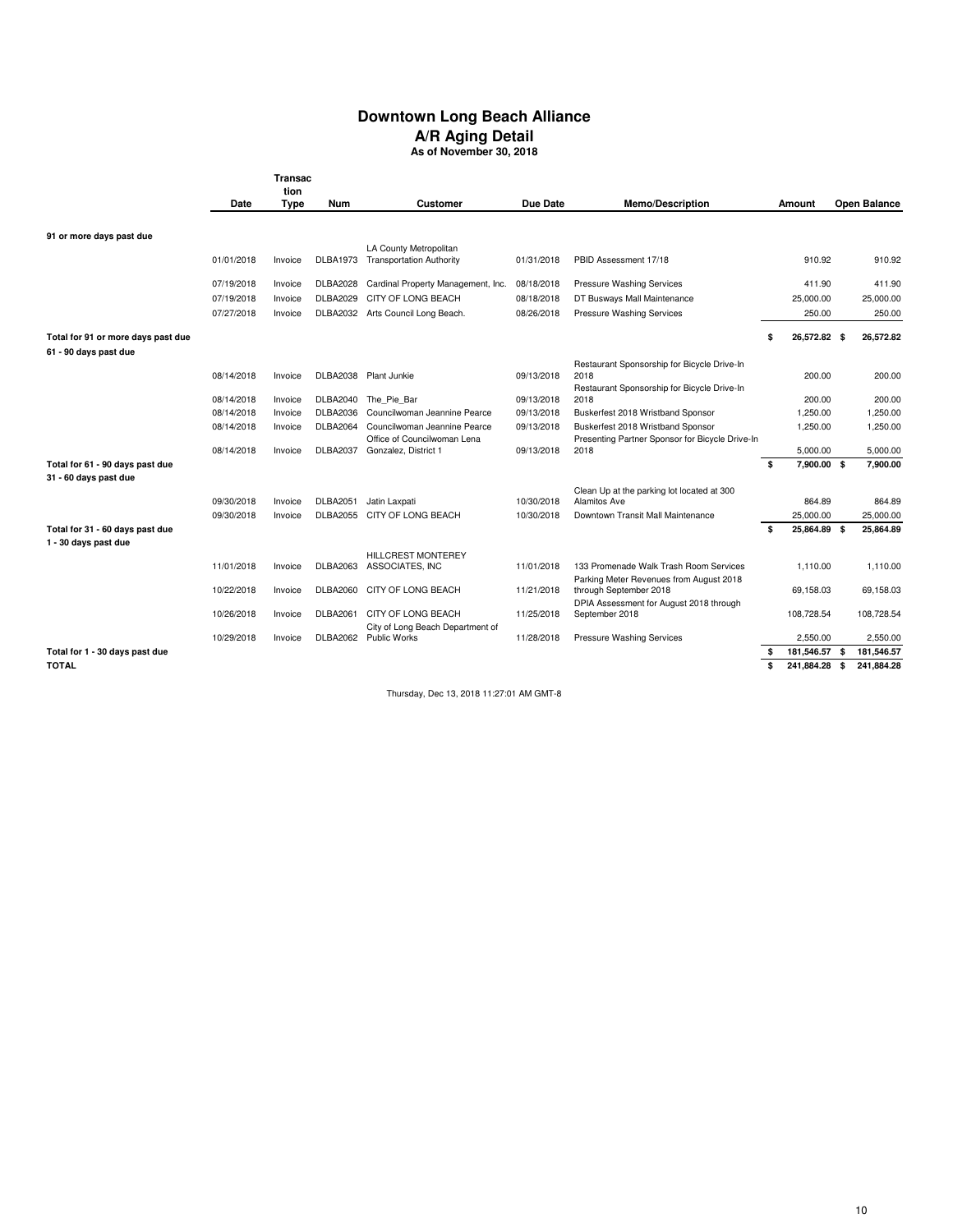## **Downtown Long Beach Alliance Direct Bills A/R Aging Detail As of November 30, 2018**

|             | <b>Transaction</b> |                 |                                |                 |                                                           |               |               |
|-------------|--------------------|-----------------|--------------------------------|-----------------|-----------------------------------------------------------|---------------|---------------|
| <b>Date</b> | <b>Type</b>        | Num             | <b>Client</b>                  | <b>Due Date</b> | <b>Memo/Description</b>                                   | <b>Amount</b> | Uncollectable |
| 12/22/2010  | Journal Entry      | 0910-1184       | Delinquencies                  | 12/22/2010      | to re-class delinguencies not expected to be paid         |               | $-55,424.74$  |
| 12/22/2010  | Invoice            | <b>DLBA1193</b> | F&G                            | 12/22/2010      | 7278-007-925                                              | 3,626.78      |               |
| 12/22/2010  | Invoice            | <b>DLBA1195</b> | USPS (C)                       | 12/22/2010      | PBID ASSESSMENT REVENUE FY 2010-2011                      | 3,879.30      |               |
| 12/22/2010  | Invoice            | <b>DLBA1194</b> | State of California 12/22/2010 |                 | PBID ASSESSMENT REVENUE FY 2010-2011                      | 47,918.66     |               |
| 08/04/2011  | Journal Entry      | 0910-1129       | Delinquencies                  | 08/04/2011      | to re-class delinquencies not expected to be paid         |               | $-186,045.48$ |
| 10/31/2011  | Journal Entry      | KRS2011-39      | Delinquencies                  | 10/31/2011      | to reverse previously written off receivables             | 164,224.94    |               |
| 01/11/2012  | Invoice            | <b>DLBA1227</b> | State of California 02/10/2012 |                 | 2012                                                      | 26,320.60     |               |
| 02/29/2012  | Journal Entry      | KRS2012-47      | Allowance                      | 02/29/2012      | Direct bill not expected to be paid based on prior years. |               | $-26,320.60$  |
| 02/29/2012  | Journal Entry      | KRS2012-47      | California                     | 02/29/2012      | Direct bill not expected to be paid based on prior years. |               |               |
| 02/29/2012  | Journal Entry      | KRS2012-47      | <b>USPS Allowance</b>          | 02/29/2012      | Direct bill not expected to be paid based on prior years. |               | $-3,975.90$   |
| 02/01/2012  | Invoice            | <b>DLBA1237</b> | USPS (C)                       | 03/02/2012      | 2012                                                      | 3,975.90      |               |
| 01/01/2013  | Invoice            | <b>DLBA1358</b> | USPS (C)                       | 01/31/2013      | 2012-2013                                                 | 4,152.98      |               |
| 01/01/2013  | Invoice            | <b>DLBA1357</b> | <b>GSA</b>                     | 01/31/2013      | 2012-2013                                                 | 26,008.30     |               |
| 01/01/2013  | Invoice            | <b>DLBA1360</b> | State of California 01/31/2013 |                 | 2012-2013                                                 | 45,714.98     |               |
| 01/31/2013  | Journal Entry      | KRS2012-289     | Allowance                      | 01/31/2013      | to re-class delinquencies not expected to be paid         |               | $-45,714.98$  |
| 01/31/2013  | Journal Entry      | KRS2012-289     | California                     | 01/31/2013      | to re-class delinguencies not expected to be paid         | Description:  | $-8,170.50$   |
| 01/31/2013  | Journal Entry      | KRS2012-289     | <b>USPS Allowance</b>          | 01/31/2013      | to re-class delinquencies not expected to be paid         |               | $-4,152.98$   |
| 03/31/2013  | Journal Entry      | KRS2012-323     | <b>GSA Allowance</b>           | 03/31/2013      | GSA direct bill is not expected to be paid                |               | $-26,008.30$  |
| L           | Journal Entry      | KRS2012-484     | California                     | 10/01/2013      | To record Direct Bill to be paid previously delinquent    | 29,991.04     |               |
| 01/15/2014  | Journal Entry      | KRS2013-62      | <b>GSA Allowance</b>           | 01/15/2014      | to re-class delinquencies not expected to be paid         |               | $-19,884.40$  |
| 01/15/2014  | Journal Entry      | KRS2013-63      | Allowance                      | 01/15/2014      | to re-class delinquencies not expected to be paid         |               | $-15,789.28$  |
| 01/15/2014  | Journal Entry      | KRS2013-61      | <b>USPS Allowance</b>          | 01/15/2014      | to re-class delinquencies not expected to be paid         |               | $-10,880.10$  |
| 01/15/2014  | Invoice            | <b>DLBA1470</b> | USPS (C)                       | 02/14/2014      | 2013-2014                                                 | 10,880.10     |               |
| 01/15/2014  | Invoice            | <b>DLBA1471</b> | State of California 02/14/2014 |                 | 2013-2014                                                 | 15,789.28     |               |
| 01/15/2014  | Invoice            | <b>DLBA1469</b> | GSA                            | 02/14/2014      | 2013-2014                                                 | 19,884.40     |               |
| 01/31/2015  | Journal Entry      | KRS2015-109     | Allowance                      | 01/31/2015      | to re-class/remove direct bills not expected to be paid   |               | $-16,026.12$  |
| 01/31/2015  | Journal Entry      | KRS2015-108     | USPS (C)                       | 01/31/2015      | to re-class/remove direct bills not expected to be paid   |               | $-4,299.58$   |
| 01/16/2015  | Invoice            | <b>DLBA1578</b> | USPS (C)                       | 02/15/2015      | DIRECT BILL, PBID ASSESSMENT FOR 2015                     | 4,299.58      |               |
| 01/16/2015  | Invoice            | <b>DLBA1575</b> | State of California            | 02/15/2015      | DIRECT BILL, PBID ASSESSMENT REVENUE for 2015             | 16,026.12     |               |
| 01/16/2015  | Invoice            | <b>DLBA1574</b> | <b>US Government</b>           | 02/15/2015      | DIRECT BILL, PBID ASSESSMENT FOR 2015                     | 26,926.38     |               |
| 09/30/2015  | Journal Entry      | KRS2015-434     | Allowance                      | 09/30/2015      | to write off direct bill not expected to be paid          |               | $-26,926.38$  |
| 01/31/2017  | Invoice            | <b>DLBA1850</b> | The Cuban Pete's 03/02/2017    |                 | Uncollectible                                             | 5,550.00      | $-5,550.00$   |
| 9/30/2018   | Journal Entry      | DV1074          | Patel Yogesh                   | 9/30/2018       | to write off direct bill not expected to be paid          |               | $-4,251.86$   |
| 9/30/2018   | Journal Entry      | DV1074          | <b>USPS</b>                    | 9/30/2018       | to write off direct bill not expected to be paid          |               | $-4,428.58$   |
| 9/30/2018   | Journal Entry      | DV1074          | <b>USPS</b>                    | 9/30/2018       | to write off direct bill not expected to be paid          |               | $-4,561.42$   |
| 9/30/2018   | Journal Entry      | DV1074          | <b>USPS</b>                    | 9/30/2018       | to write off direct bill not expected to be paid          |               | $-4,698.28$   |
| 9/30/2018   | Journal Entry      | DV1074          | <b>US Government</b>           | 9/30/2018       | to write off direct bill not expected to be paid          |               | $-27,734.18$  |
| 9/30/2018   | Journal Entry      | DV1074          | <b>US Government</b>           | 9/30/2018       | to write off direct bill not expected to be paid          |               | $-28,566.22$  |
| 9/30/2018   | Journal Entry      | DV1074          | <b>US Government</b>           | 9/30/2018       | to write off direct bill not expected to be paid          |               | $-29,423.18$  |
| 9/8/2017    | Invoice            | <b>DLBA1931</b> | Patel Yogesh                   | 10/8/2017       | PBID                                                      | 4,251.86      |               |
| 1/1/2018    | Invoice            | <b>DLBA1984</b> | <b>USPS</b>                    | 1/31/2018       | PBID                                                      | 4,428.58      |               |
| 1/1/2018    | Invoice            | <b>DLBA1983</b> | <b>USPS</b>                    | 1/31/2018       | PBID                                                      | 4,561.42      |               |
| 1/1/2018    | Invoice            | <b>DLBA1982</b> | <b>USPS</b>                    | 1/31/2018       | PBID                                                      | 4,698.28      |               |

1/1/2018 Invoice DLBA1981 US Government 1/31/2018 PBID 27,734.18 1/1/2018 Invoice DLBA1980 US Government 1/31/2018 PBID 28,566.22

1/1/2018 Invoice DLBA1979 US Government 1/31/2018 PBID 29,423.18

**\$ 558,833.06 -\$ 558,833.06**